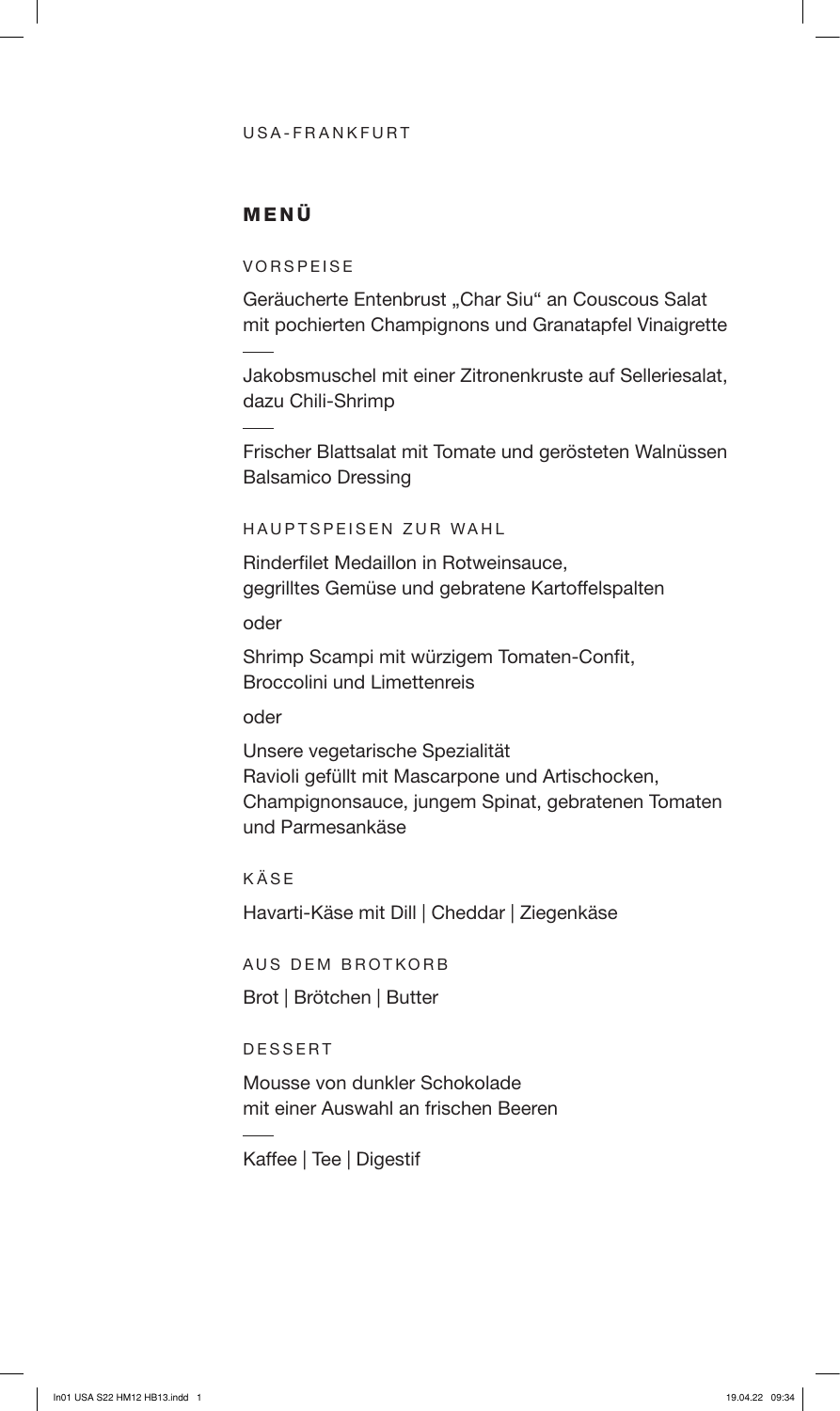# FRÜHSTÜCK

Frisches Obst

Roher Schinken, geräucherter Truthahnschinken und Schweizer Käse

Omelette gefüllt mit Käse und Schinken

Brot | Brötchen | Croissant

Butter | Konfitüre | Honig | Nutella

Kaffee | Tee

Frisch gepresster Orangensaft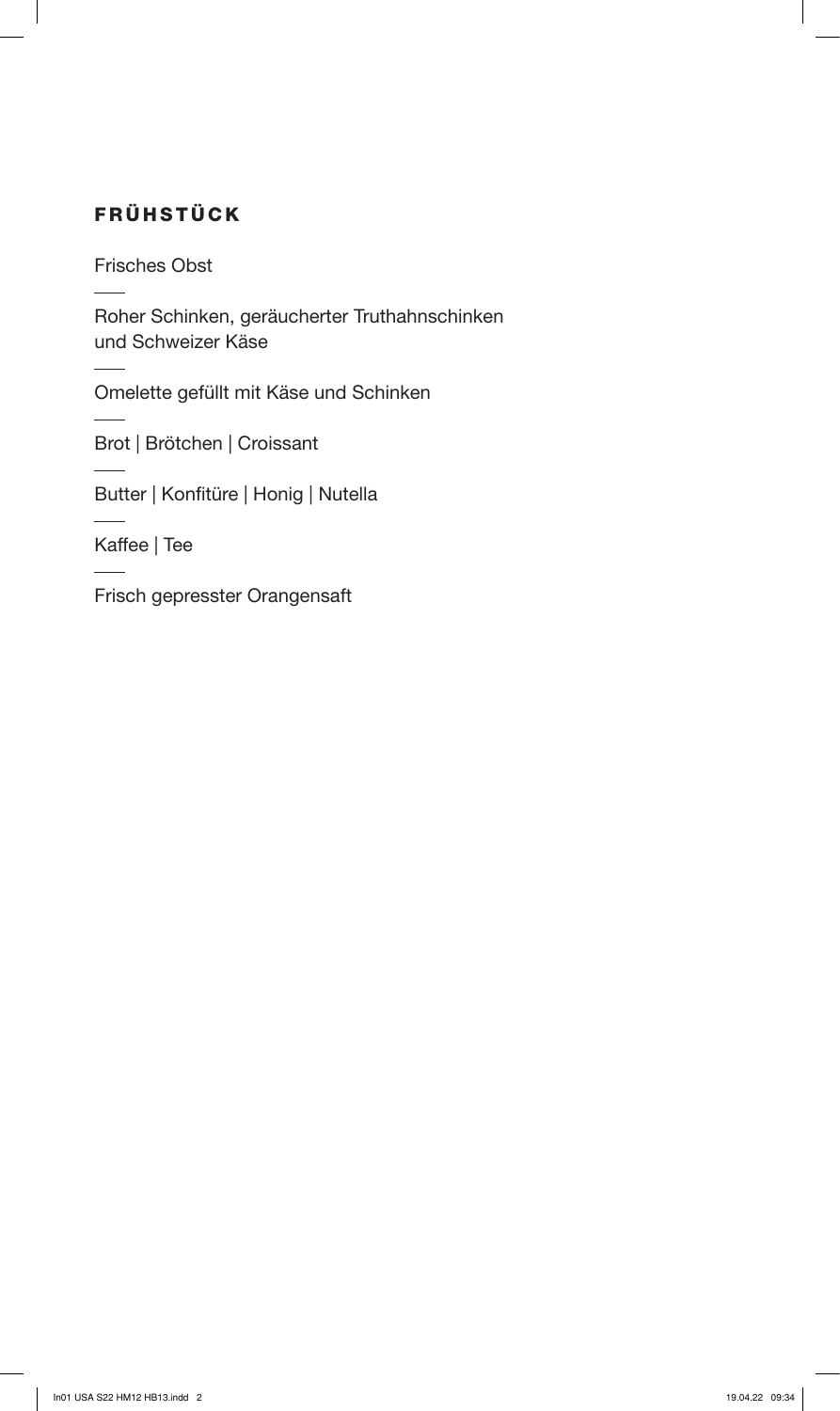### USA-FRANKFURT

### MENU

### STARTER

Sliced Char Siu duck with couscous salad, honey poached mushrooms and pomegranate vinaigrette

Citrus crusted scallop and chili shrimp with celeriac salad

Mixed greens with with tomato and toasted walnuts Balsamic dressing

#### MAIN COURSE

Tenderloin of beef with red wine jus, grilled vegetables and roasted potato wedges

#### or

Shrimp scampi with spicy tomato confit, broccolini and lime rice

#### or

Our vegetarian speciality Ravioli stuffed with mascarpone and artichoke, mushroom sauce, baby spinach, roasted tomato, parmesan cheese

CHEESE

Havarti with dill | cheddar | goat cheese

FROM THE BREAD BASKET

Assorted Breads | Rolls | Butter

### DESSERT

Dark chocolate mousse with fresh berries

Coffee | Tea | Digestif

In01 USA S22 HM12 HB13